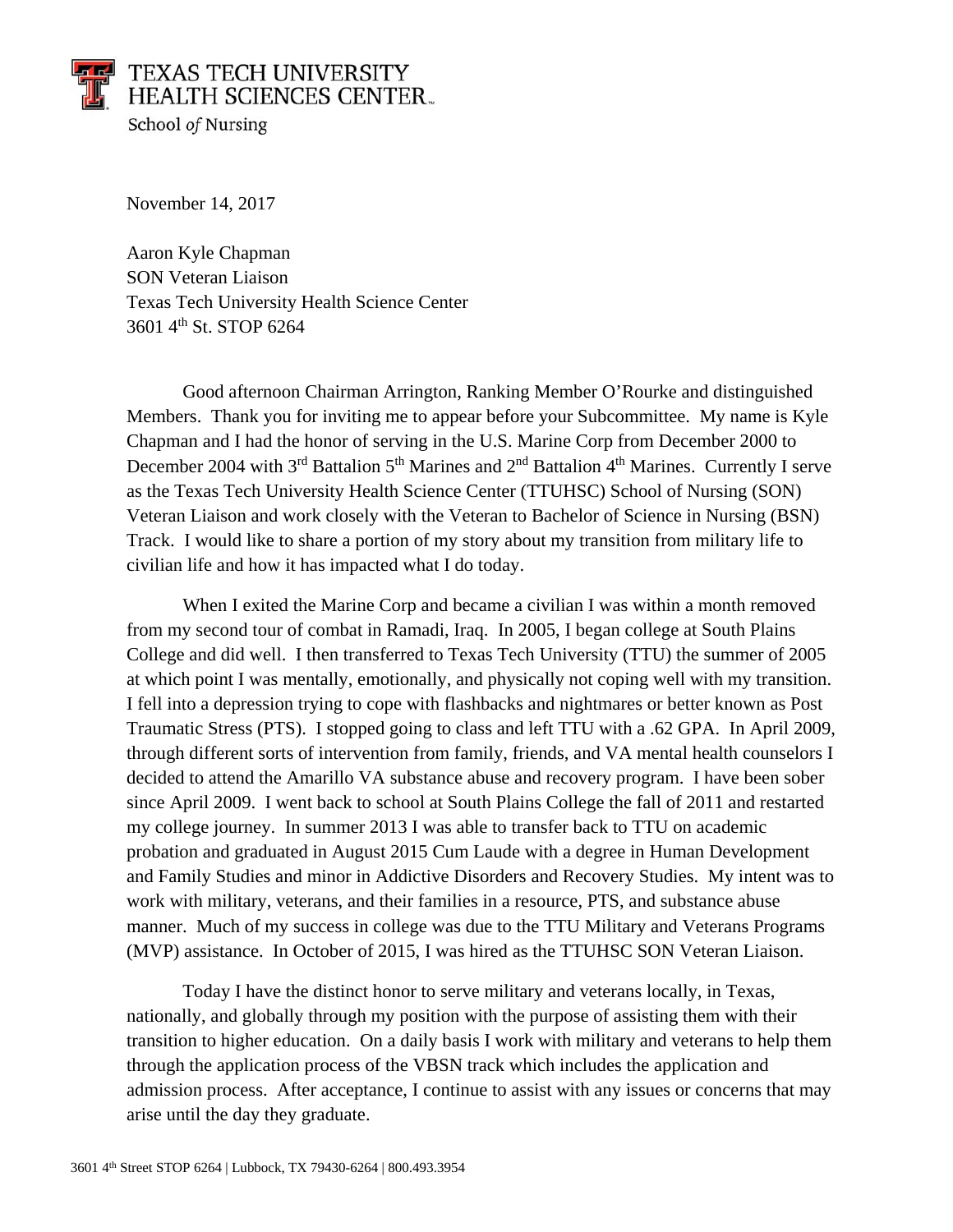

I believe one of the greatest ways to honor our military and veterans is to recognize and honor the value they bring to our society through their career and educational endeavors. In the Veterans to BSN track we do just that. We do this in several ways but most importantly the VBSN track honors their service by recognizing they have a working and practical knowledge of skills obtained while serving in the military. If they can demonstrate their knowledge to our faculty through testing and practical application (known as a Comprehensive Assessment Placement -CAP) they are exempt from having to take these courses if they so choose. Therefore our veterans are able to graduate more quickly and with less debt. (Please refer to the Veteran to BSN brochure)

The Veteran to BSN Track is a tremendous degree plan that I believe takes into consideration the holistic view of transition from military to higher education. However, there is always room for improvement and challenges to face. One challenge that is not only true for VBSN and TTUHSC students but all institutions that have reginal campus and satellite locations is the Post 911 G.I Bill Basic Allowance for Housing or better known as the BAH rate. I am sure you all are familiar with this benefit but as an example currently the BAH rate for Lubbock, TX is \$1,097 per month and San Antonio, TX is \$1,811 per month. Being that Lubbock, TX is where the official TTUHSC institution is physically located our students attending the VBSN track in San Antonio, TX will receive the BAH rate in Lubbock. So, our students in San Antonio are receiving \$714 less per month where the cost of living is significantly higher.

I am thankful this Subcommittee addressed this inequity in the passage of H.R.3218, the Harry W. Colmery Veterans Educational Assistance Act of 2017. Thank you for allowing veterans to receive MHA based on the location where the student attends the majority of their classes. This will help our students at TTUHSC's regional campuses. I understand the Subcommittee's concerns about some schools taking advantage of this provision. As the Subcommittee monitors the implementation of H.R. 3218, I would suggest the Subcommittee consider allowing students to receive MHA at the "site" where students do their clinical training as well where as many students receive their didactic training 100 percent online. Please know, we are thankful for the change made by H.R.3218.

Providing resources for military and veterans to transition into college and into the workplace are very important. As a student at TTU, the MVP was crucial to my success as it is for many military and veterans. Also, degree plans much like the Veterans to BSN are invaluable as they recognize the value of their service and allow them the opportunity to capitalize on their skill set and turn it into a career, which is the goal. I am proud to have served in the U.S. Marine Corp, of my University and to serve our military and veteran students at Texas Tech University Health Science Center. I am honored to have this opportunity to share my story and am glad the subcommittee is devoting its time on this